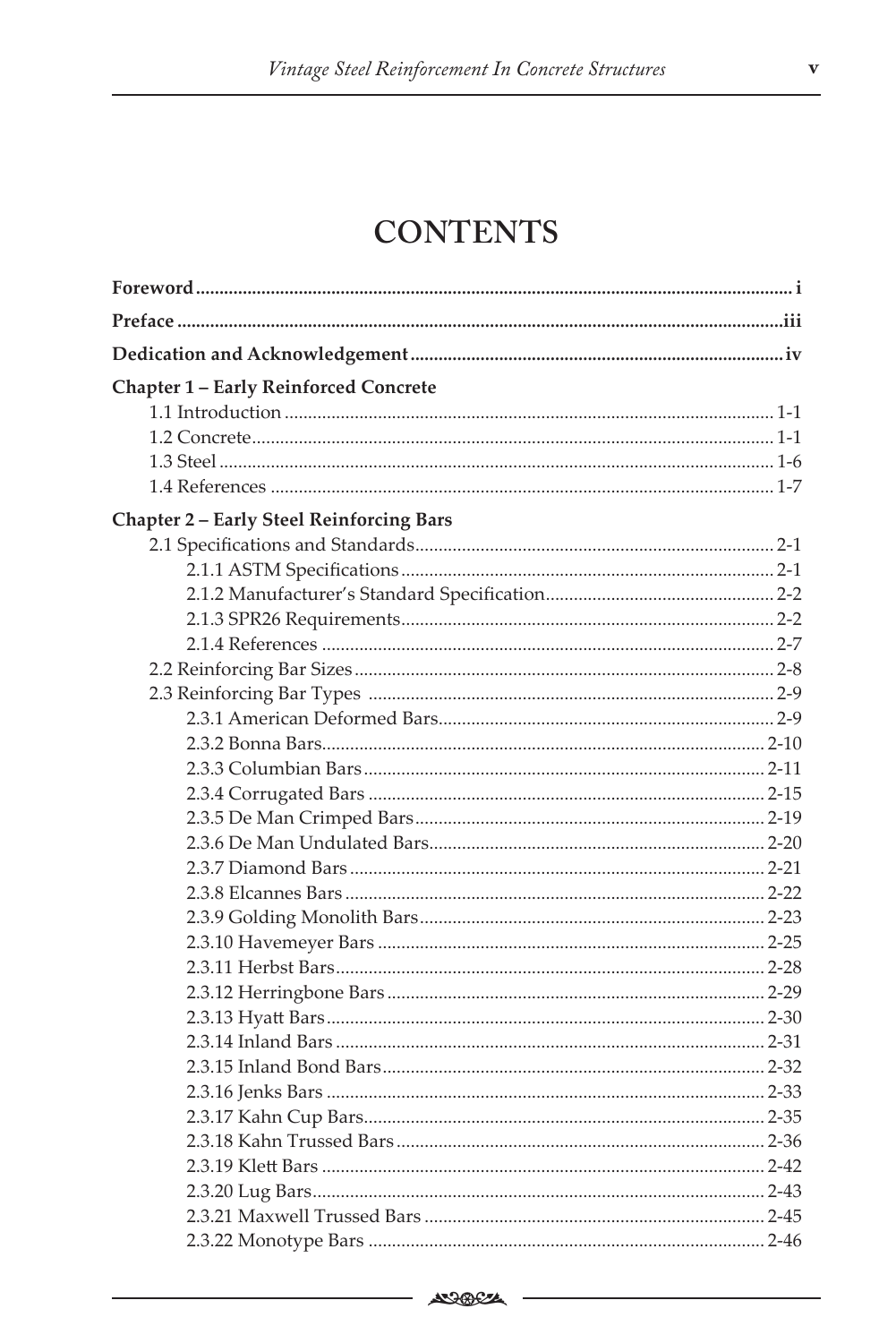| Chapter 3 - Early Welded Wire Fabric                   |  |
|--------------------------------------------------------|--|
|                                                        |  |
|                                                        |  |
|                                                        |  |
|                                                        |  |
|                                                        |  |
|                                                        |  |
|                                                        |  |
|                                                        |  |
|                                                        |  |
|                                                        |  |
|                                                        |  |
|                                                        |  |
| Chapter 4 - Early Systems of Reinforcement             |  |
|                                                        |  |
|                                                        |  |
|                                                        |  |
|                                                        |  |
|                                                        |  |
|                                                        |  |
| 4.2.2 Beams, One-Way Slabs, Two-Way Slabs Framing into |  |
|                                                        |  |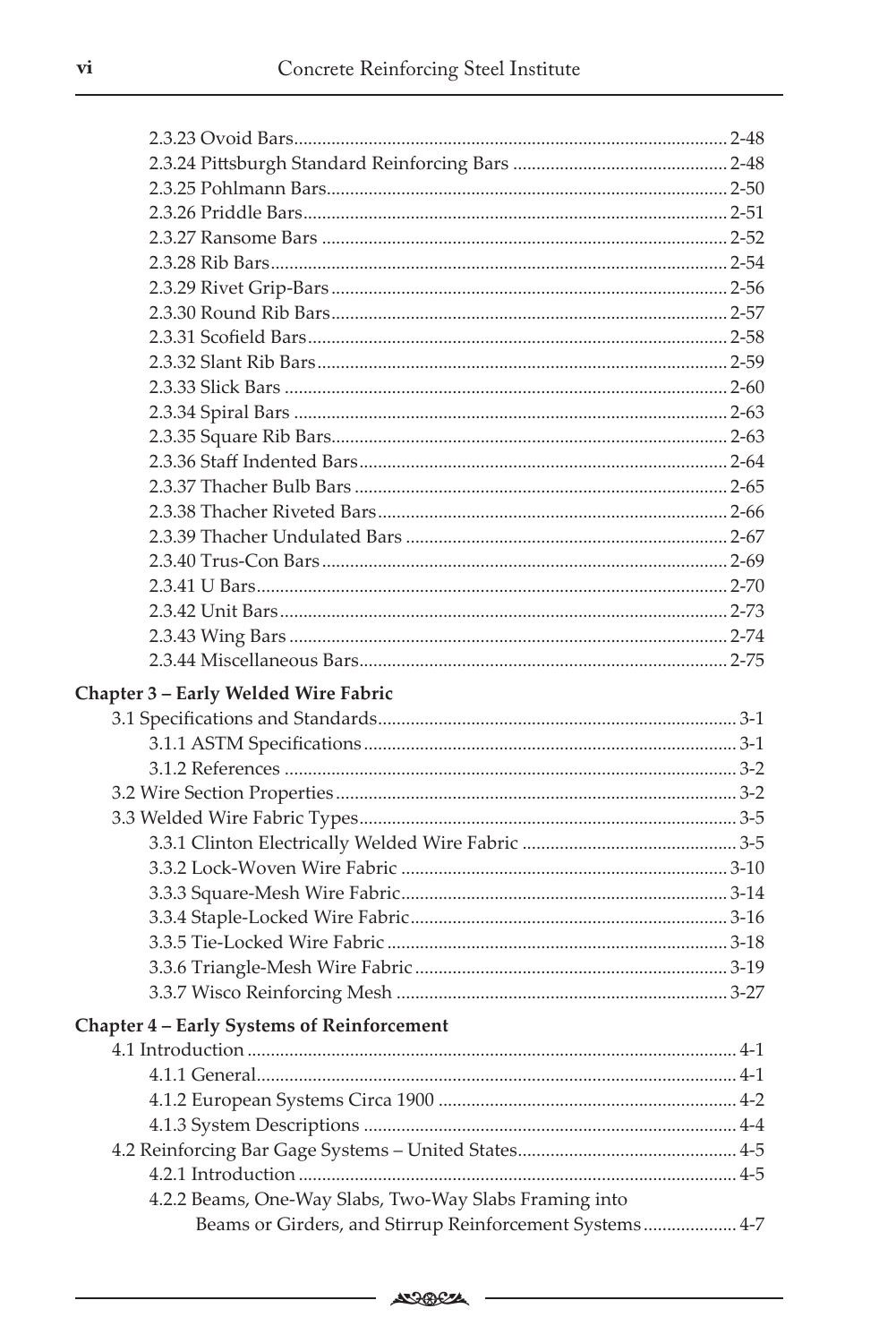| 4.2.2.3 Wire and Expanded Metal Construction System  4-8         |  |
|------------------------------------------------------------------|--|
|                                                                  |  |
|                                                                  |  |
|                                                                  |  |
|                                                                  |  |
|                                                                  |  |
| 4.2.2.9 American System of Reinforcing                           |  |
|                                                                  |  |
|                                                                  |  |
|                                                                  |  |
|                                                                  |  |
|                                                                  |  |
| 4.2.2.14 Faber System of Tile and Concrete Construction 4-25     |  |
| 4.2.2.15 Gabriel System of Reinforced Concrete Construction 4-25 |  |
|                                                                  |  |
|                                                                  |  |
|                                                                  |  |
| 4.2.2.19 International Floor Construction System  4-32           |  |
|                                                                  |  |
| 4.2.2.21 Modified De Valliere Construction System 4-33           |  |
|                                                                  |  |
|                                                                  |  |
|                                                                  |  |
| 4.2.3.2 Reinforced Concrete Columns - General  4-35              |  |
| 4.2.3.3 F. P. Smith Wire and Iron Works System  4-35             |  |
| 4.2.3.4 Hennebique Column Reinforcement System 4-36              |  |
|                                                                  |  |
|                                                                  |  |
|                                                                  |  |
| 4.2.3.8 Hinchman-Renton Fireproofing Company System  4-37        |  |
| 4.2.3.9 American Steel and Wire Company System  4-38             |  |
| 4.2.3.10 Unit Concrete Steel Company System  4-38                |  |
| 4.2.3.11 American System of Reinforcing                          |  |
|                                                                  |  |
|                                                                  |  |
| 4.3 Reinforced Concrete Floor Slab Systems - United States 4-39  |  |
|                                                                  |  |
|                                                                  |  |
|                                                                  |  |
|                                                                  |  |
|                                                                  |  |
|                                                                  |  |
|                                                                  |  |